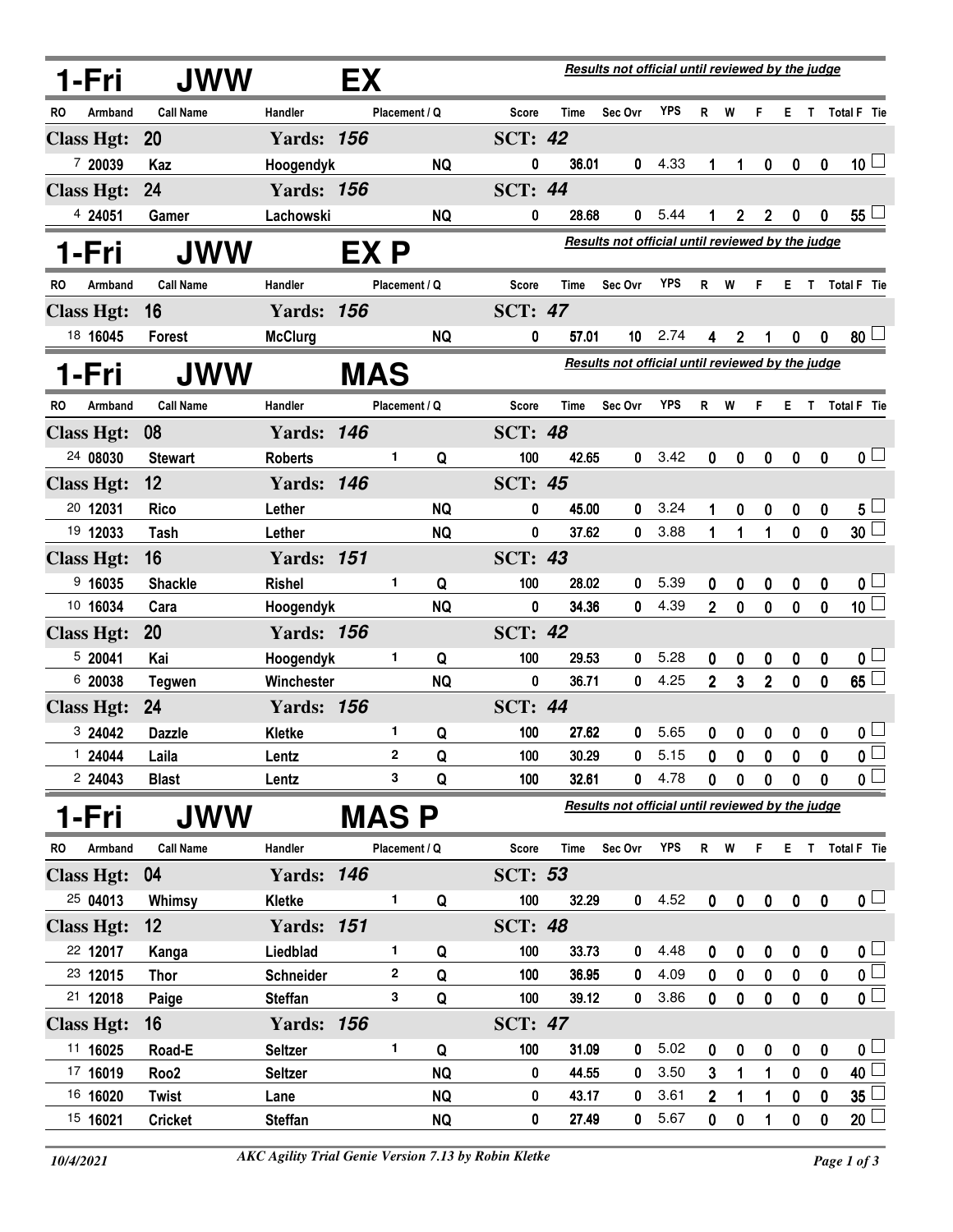| 14 16022             | Kiva                | Liedblad          |              | <b>NQ</b>     | 0              | 23.93       | 0                                                | 6.52       | 0              |                  | 1              | 0                | 0                | 25 <sup>1</sup>   |
|----------------------|---------------------|-------------------|--------------|---------------|----------------|-------------|--------------------------------------------------|------------|----------------|------------------|----------------|------------------|------------------|-------------------|
| 13 16023             | <b>Mynx</b>         | Kletke            |              | <b>NQ</b>     | 0              | 31.38       | 0                                                | 4.97       | 0              | 1                | $\pmb{0}$      | $\mathbf 0$      | $\mathbf 0$      | $5^{\frac{1}{2}}$ |
| 12 16024             | Jax                 | <b>Steffan</b>    |              | <b>NQ</b>     | 0              | 52.51       | 5                                                | 2.97       | $\mathbf{1}$   | $\mathbf 0$      | $\mathbf 0$    | $\mathbf 0$      | $\pmb{0}$        | $20\perp$         |
| <b>Class Hgt:</b>    | 20                  | <b>Yards: 156</b> |              |               | <b>SCT: 49</b> |             |                                                  |            |                |                  |                |                  |                  |                   |
| 8 20027              | Grazie              | Honan             |              | <b>NQ</b>     | 0              | 60.85       | 11                                               | 2.56       |                | 0                | 0              | 0                | 0                | 38 <sup>1</sup>   |
| 1-Fri                | <b>JWW</b>          |                   | <b>NOV B</b> |               |                |             | Results not official until reviewed by the judge |            |                |                  |                |                  |                  |                   |
| <b>RO</b><br>Armband | <b>Call Name</b>    | Handler           |              | Placement / Q | <b>Score</b>   | <b>Time</b> | Sec Ovr                                          | <b>YPS</b> | R              | W                | F              | Е                |                  | T Total F Tie     |
| <b>Class Hgt:</b>    | 08                  | Yards: 99         |              |               | <b>SCT: 43</b> |             |                                                  |            |                |                  |                |                  |                  |                   |
| 5 08007              | <b>Aries</b>        | <b>Kletke</b>     |              | <b>NQ</b>     | 0              | 56.15       | 13                                               | 1.76       | 4              | 1                | $\overline{2}$ | $\mathbf 0$      | $\mathbf 0$      | $78$ $\Box$       |
| <b>Class Hgt:</b>    | 16                  | <b>Yards: 101</b> |              |               | <b>SCT: 37</b> |             |                                                  |            |                |                  |                |                  |                  |                   |
| 2,16048              | Kaper               | Liedblad          |              | <b>NQ</b>     | 0              | 17.22       | 0                                                | 5.87       | $\mathbf 0$    | $\mathbf 0$      | 1              | $\pmb{0}$        | $\mathbf 0$      | $20$ $\Box$       |
| <b>Class Hgt:</b>    | <b>20</b>           | <b>Yards: 103</b> |              |               | <b>SCT: 34</b> |             |                                                  |            |                |                  |                |                  |                  |                   |
| 1 20008              | Hank                | <b>Thommen</b>    |              | <b>NQ</b>     | 0              | 38.78       | 4                                                | 2.66       | 3              | $\boldsymbol{2}$ |                | $\mathbf{0}$     | 0                | 49 L              |
| 1-Fri                | <b>JWW</b>          |                   | <b>NOV P</b> |               |                |             | Results not official until reviewed by the judge |            |                |                  |                |                  |                  |                   |
| Armband<br>RO        | <b>Call Name</b>    | Handler           |              | Placement / Q | <b>Score</b>   | <b>Time</b> | Sec Ovr                                          | <b>YPS</b> | R              | W                | F              |                  |                  | E T Total F Tie   |
| <b>Class Hgt:</b>    | 16                  | <b>Yards: 103</b> |              |               | <b>SCT: 39</b> |             |                                                  |            |                |                  |                |                  |                  |                   |
| 3,16005              | Pete                | Weide             | 1            | Q             | 100            | 36.60       | 0                                                | 2.81       | 0              | 0                | 0              | 0                | 0                | 0 <sup>L</sup>    |
| 4 16004              | <b>Mandy</b>        | <b>Martin</b>     | $\mathbf{2}$ | Q             | 90             | 28.98       | 0                                                | 3.55       | $\overline{2}$ | $\mathbf{0}$     | 0              | 0                | 0                | 10 <sup>L</sup>   |
| 1-Fri                | <b>JWW</b>          |                   | <b>OPEN</b>  |               |                |             | Results not official until reviewed by the judge |            |                |                  |                |                  |                  |                   |
|                      |                     |                   |              |               |                |             |                                                  |            | R              | W                | F.             |                  |                  |                   |
| RO<br>Armband        | <b>Call Name</b>    | Handler           |              | Placement / Q | <b>Score</b>   | <b>Time</b> | Sec Ovr                                          | <b>YPS</b> |                |                  |                |                  |                  | E T Total F Tie   |
| <b>Class Hgt:</b>    | 16                  | <b>Yards: 155</b> |              |               | <b>SCT: 48</b> |             |                                                  |            |                |                  |                |                  |                  |                   |
| 3,16001              | Fancy               | Snyder            |              | <b>NQ</b>     | 0              | 0.00        | 0                                                | 0.00       | 3 <sup>1</sup> | $\mathbf 0$      | $\mathbf 1$    | 1                | $\mathbf 0$      | $35 \Box$         |
| <b>Class Hgt:</b>    | <b>20</b>           | <b>Yards: 159</b> |              |               | <b>SCT: 45</b> |             |                                                  |            |                |                  |                |                  |                  |                   |
| 220040               | Snap                | Long              | 1.           | Q             | 95             | 27.87       | 0                                                | 5.71       | 1              | 0                | 0              | 0                | 0                | $5\perp$          |
| 120050               | Cassidy             | Lane              |              | <b>NQ</b>     | 0              | 69.84       | 24                                               | 2.28       | $\mathbf{3}$   | 4                | $\overline{2}$ | 0                | 0                | 123               |
| -Fri                 | <b>JWW</b>          |                   |              | <b>OPEN P</b> |                |             | Results not official until reviewed by the judge |            |                |                  |                |                  |                  |                   |
| Armband<br>RO        | <b>Call Name</b>    | Handler           |              | Placement / Q | <b>Score</b>   | Time        | Sec Ovr                                          | YPS        | $\mathsf{R}$   | W                | F              |                  |                  | E T Total F Tie   |
| <b>Class Hgt:</b>    | 16                  | <b>Yards: 159</b> |              |               | <b>SCT: 50</b> |             |                                                  |            |                |                  |                |                  |                  |                   |
| 4 16046              | <b>Jumping Jack</b> | Graham            |              | <b>NQ</b>     | 0              | 58.70       |                                                  | $8$ 2.71   | 4              | $\boldsymbol{0}$ | $\mathbf 0$    | $\mathbf 0$      | 0                | $36\lceil$        |
| -Fri                 | <b>JWW</b>          |                   | <b>PRM</b>   |               |                |             | Results not official until reviewed by the judge |            |                |                  |                |                  |                  |                   |
| Armband<br>RO        | <b>Call Name</b>    | Handler           |              | Placement / Q | <b>Score</b>   | Time        | Sec Ovr                                          | <b>YPS</b> | $\mathsf{R}$   | W                | F              |                  |                  | E T Total F Tie   |
| <b>Class Hgt:</b>    | 16                  | Yards: 0          |              |               | <b>SCT: 45</b> |             |                                                  |            |                |                  |                |                  |                  |                   |
| $2 16048*$           | Kaper               | Liedblad          |              | <b>NQ</b>     | 0              | 50.00       | 5 <sub>1</sub>                                   | 0.00       | 1              | $\overline{2}$   | 1              | 0                | $\boldsymbol{0}$ | $35 \Box$         |
| <b>Class Hgt:</b>    | <b>20</b>           | Yards: 0          |              |               | <b>SCT: 42</b> |             |                                                  |            |                |                  |                |                  |                  |                   |
| $120040*$            | Snap                | Long              |              | <b>NQ</b>     | 0              | 40.19       | 0                                                | 0.00       | $\overline{2}$ | 1                | 0              | $\boldsymbol{0}$ | $\boldsymbol{0}$ | $15\perp$         |
| l-Fri                | JWW                 |                   | <b>PRM P</b> |               |                |             | Results not official until reviewed by the judge |            |                |                  |                |                  |                  |                   |
| Armband<br>RO        | <b>Call Name</b>    | Handler           |              | Placement / Q | <b>Score</b>   | Time        | Sec Ovr                                          | <b>YPS</b> | $\mathsf{R}$   | W                | F              |                  |                  | E T Total F Tie   |